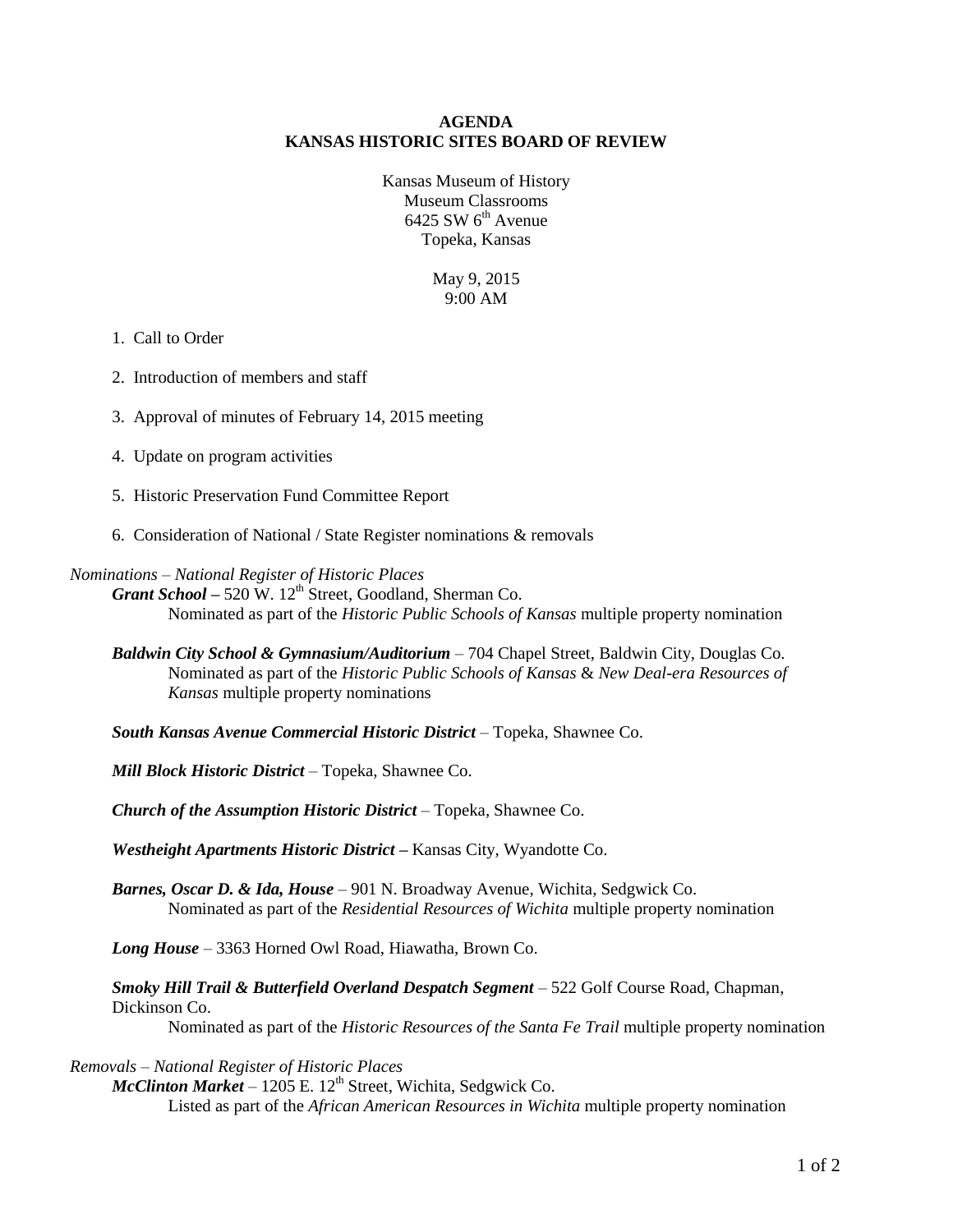#### *Hitschmann Double Arch Bridge* – Barton Co.

Listed as part of the *New Deal-era Resources of Kansas* multiple property nomination

#### *Hitschmann Cattle Underpass Bridge* – Barton Co.

Listed as part of the *New Deal-era Resources of Kansas* multiple property nomination

- 7. Other business
- 8. Time and place of future review board meetings August 8, 2015: Kansas Historical Society November 7, 2015: Kansas Historical Society
- 9. Adjournment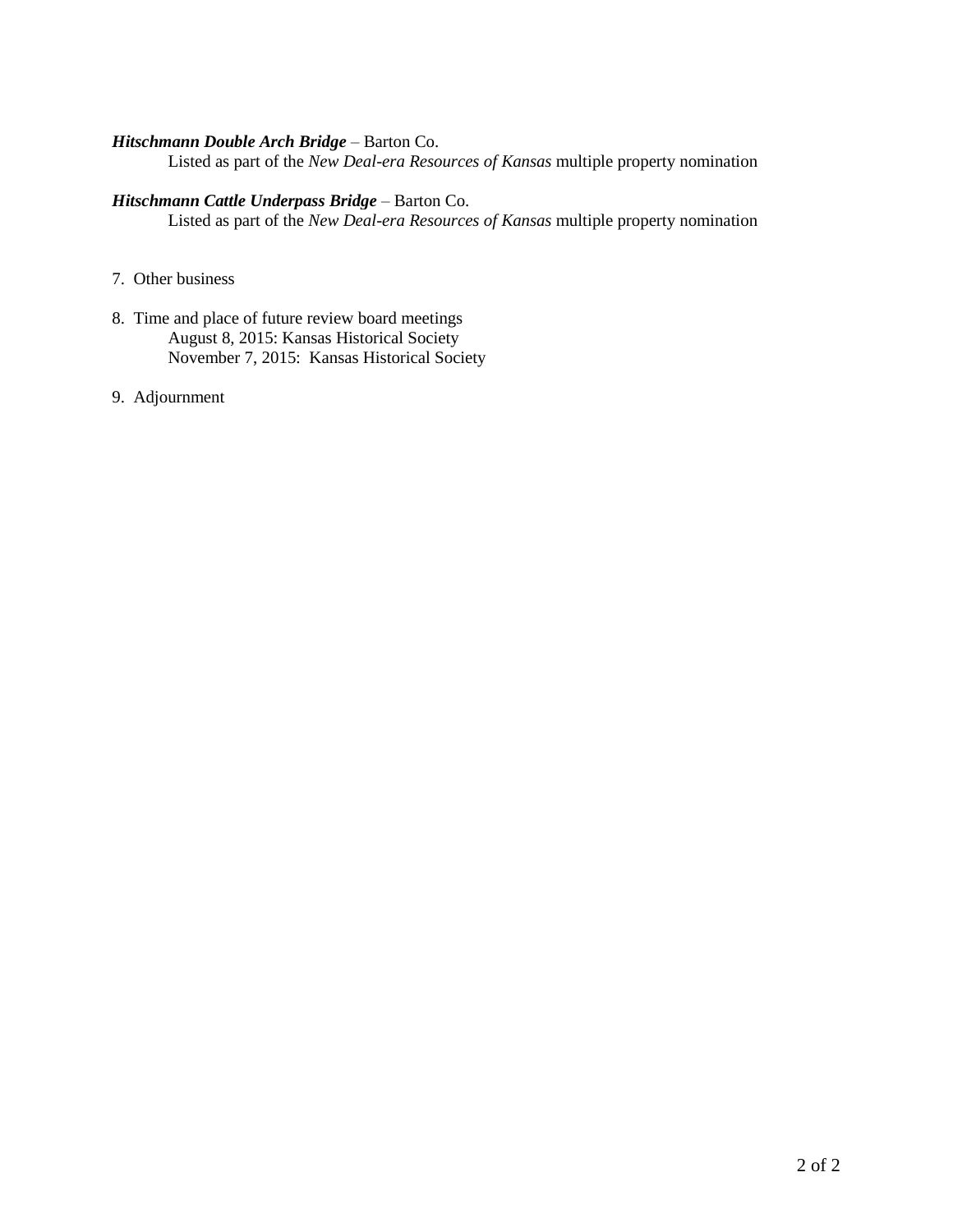### **Kansas Historic Sites Board of Review Meeting May 9, 2015 Museum Classrooms Kansas Museum of History, Topeka, KS**

### **Board Members**

*Present:* Jennie Chinn, Sharron Hamilton, John Hoopes, Samuel Passer, David Sachs, Gregory Schneider, Toni Stewart and Margaret Wood.

*Absent:* Eric Engstrom, Kathryn Herzog, and Joseph Johnson.

## **Staff**

*Present:* Sarah Hunter, Kristen Johnston, Marsha Longofono, Amanda Loughlin, Sarah Martin, Katrina Ringler, and Patrick Zollner.

### **Proceedings**

In Chairman Eric Engstrom's absence, Gregory Schneider called the meeting to order at 9:01 A.M. and asked for introductions from the board and staff members.

## **Approval of Minutes**

The board approved the meeting minutes of February 14, 2015.

## **Executive Director's Report**

Jennie Chinn reported that Governor Sam Brownback, accompanied by staff of the Kansas Historical Society and the Kansas Department of Transportation, unveiled the Fool's Chief Village historical marker on Tuesday, May 5. Chinn also gave a legislative update, noting that HB 2268 – which would convey ownership of the Last Chance Store in Council Grove for purposes of historic preservation to the Kansas Historical Society – has been combined with another bill and referred to the House Standing Committee on Taxation.

### **Cultural Resources Division Director's Report**

Patrick Zollner reported that National Register listings now total 1,394. Since the last HSBR meeting, the National Park Service has approved 10 NR listings, which include the U.S. Post Office & Courthouse in Topeka, which went through the federal agency nomination process. The number of listings in the Register of Kansas Places only remains at 165. Zollner announced that the SHPO office is compiling responses from the statewide historic preservation plan survey. He noted that the Window Restoration & Weatherization Workshop held in Lecompton April 6- 10 was successful. Zollner announced the start of the Kansas Archeology Training Program June 5-20 at the Kraus site 14EL313 in Hays. A copy of the SFY 2015 third quarter report was included in board members' folders. Zollner also announced staff changes since the last meeting. Sarah Hunter was hired to replace Kim Gant as the SHPO Review & Compliance Coordinator. This is Sarah Martin's last meeting in her role as National Register Coordinator as she has resigned her position to relocate to Washington state.

### **Report of the 2015 Historic Preservation Fund Grant Review Committee**

The recommendations of the HPF grant review committee (Attachment 1) were read by committee chairman Margaret Wood. The board unanimously accepted the recommendations.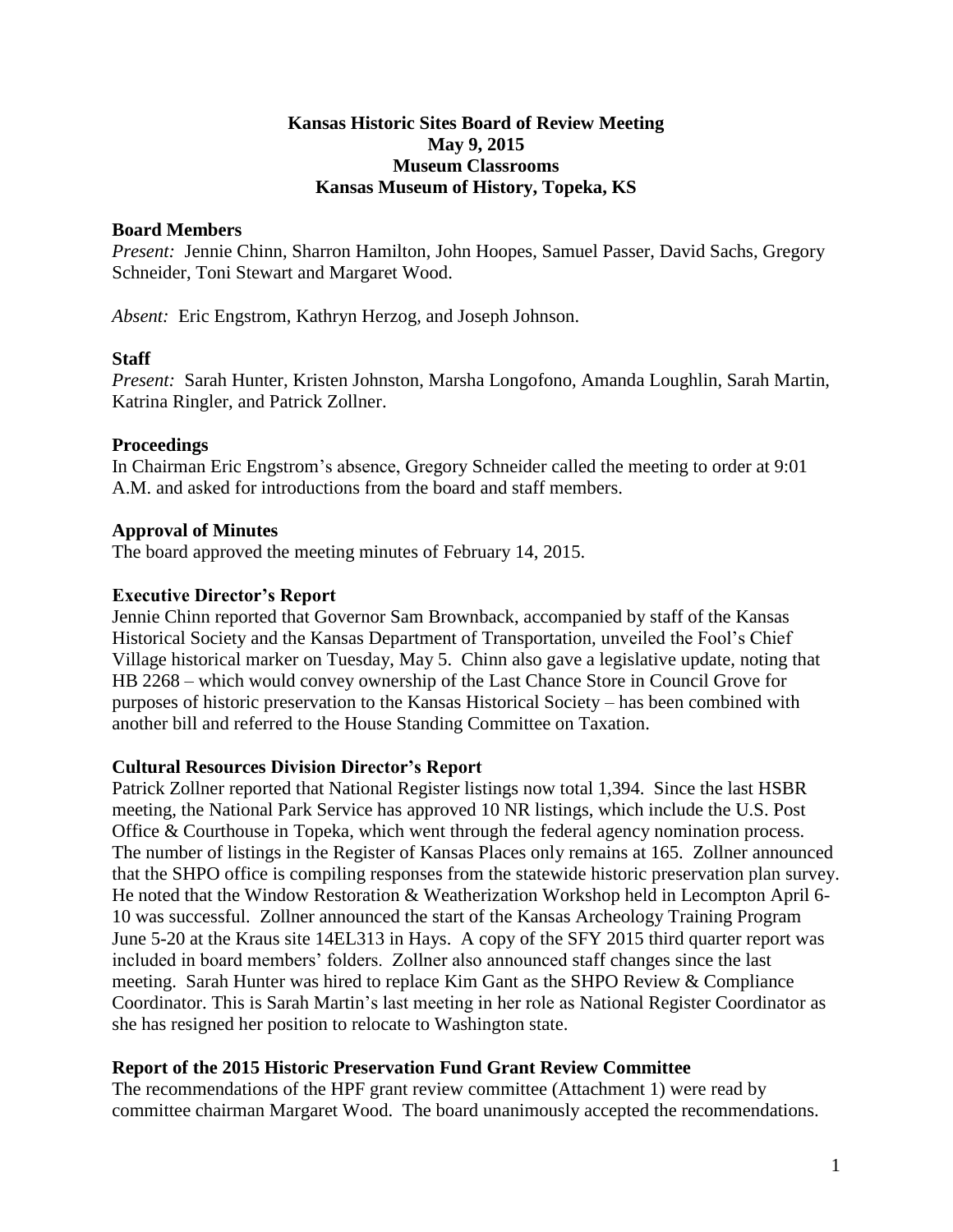## **NOMINATIONS – NATIONAL REGISTER OF HISTORIC PLACES**

#### **NATIONAL REGISTER OF HISTORIC PLACES - NOMINATIONS**

*Grant School – 520 W.* 12<sup>th</sup> Street, Goodland, Sherman Co. **Criterion A: Education Criterion C: Architecture Period of Significance: 1926-1965 Level of Significance: Local Resource Count: 1 contributing building; 1 non-contributing building Nominated as part of the** *Historic Public Schools of Kansas* **multiple property nomination**

Grant School was built in 1926 to relieve overcrowding at other public schools in Goodland. It served the community as an elementary school from 1926 to 1969 and then as a junior high school until 2015. The opening of Grant School coincided with the addition of Kindergarten to the district's curriculum, resulting in the district's first purpose-built Kindergarten classroom. The school, which exhibits the Late Gothic Revival style, was designed by Hutchinson-based architects Mann and Company, a firm known for its designs of schools. The school reflects traditional elements of the Gothic Revival style with its variegated red brick exterior, stone detailing, multiple gable roofs and dormers, stone quoining, and central tower. The building reflects Progressive-era tenets of school design with a combined auditorium and gymnasium space and specialized classrooms. It is nominated as part of the *Historic Public Schools of Kansas* multiple property nomination for its local significance in the areas of education and architecture.

Presented by: Brenda Spencer Motion to approve: John Hoopes Second: Sam Passer  $7$  votes yes, 1 abstention (Jennie Chinn<sup>1</sup>)

*Baldwin City School & Gymnasium/Auditorium –* 704 Chapel St, Baldwin City, Douglas Co. **Criterion A: Education**

**Period of Significance: 1922-1964 Level of Significance: Local Resource Count: 2 contributing buildings Nominated as part of the** *Historic Public Schools of Kansas* **&** *New Deal-Era Resources of Kansas* **multiple property nominations**

A leading regional architect in school design, Charles A. Smith, designed the Baldwin City School, which was erected in 1922. Built during the Progressive-era, it embodies the standardization movement in the education system with areas of specialized study. This building hosted both grade school and high school classes until a new high school was built in 1969. Topeka architect Thomas W. Williamson designed a detached auditorium and gymnasium that was completed in 1942. It was constructed as part of the Work Projects Administration program. The buildings functioned as a part of the local public school system until 2011. The property is

 $\overline{a}$ 

 $1$  Chinn typically abstains from voting except when a tiebreak is needed.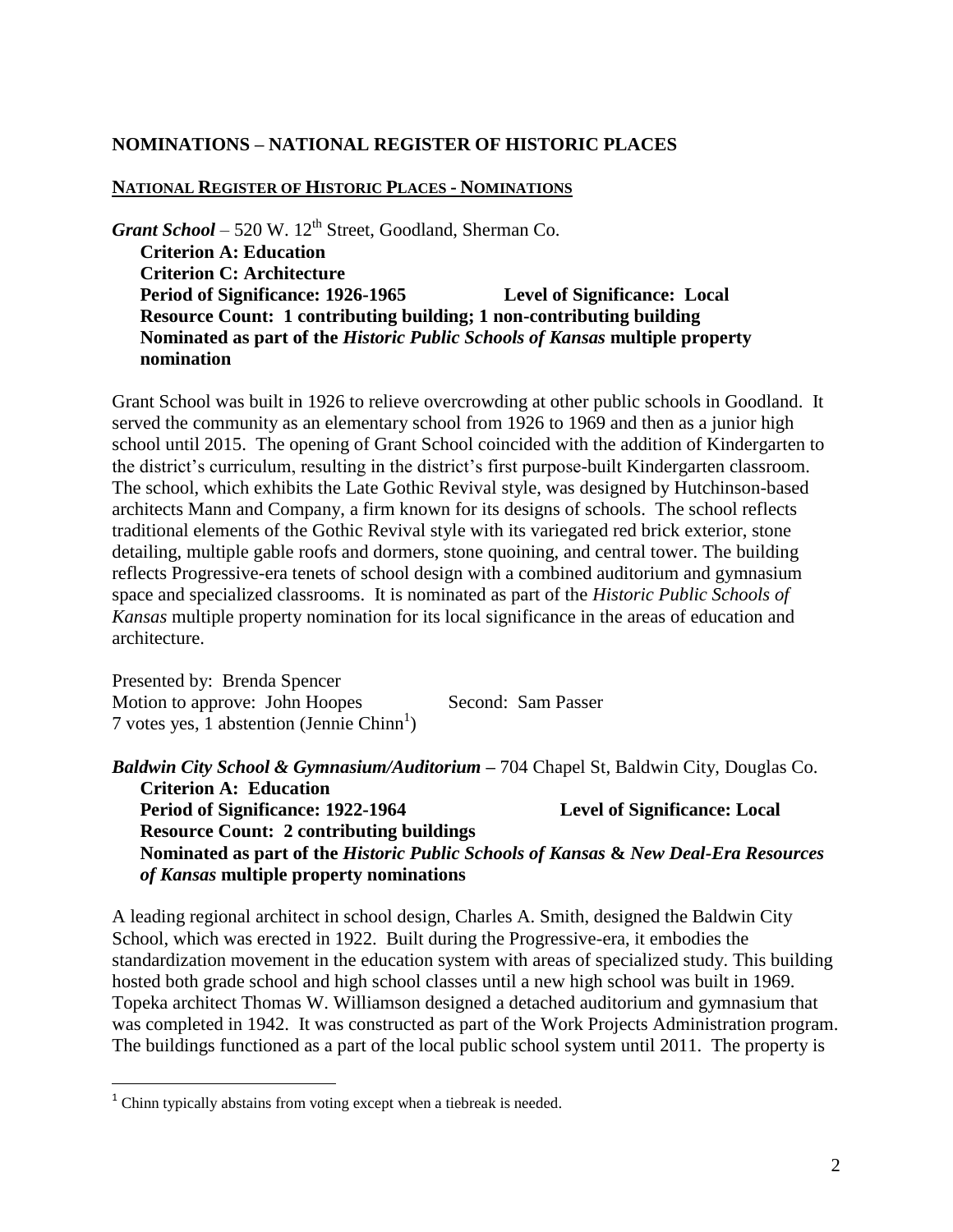nominated as part of the *Historic Public Schools of Kansas* and New Deal-era Resources of Kansas multiple property nominations.

Presented by: Stan Hernly

Motion to approve: David Sachs Second: Toni Stewart 7 votes yes, 1 abstention

*South Kansas Avenue Commercial Historic District* – Topeka, Shawnee Co. **Criterion A: Commerce Criterion C: Architecture Period of Significance: c. 1880-1965 Level of Significance: Local Resource Count: 62 contributing buildings, 35 non-contributing buildings**

Topeka's South Kansas Avenue Commercial Historic District includes ten city blocks between 6th Avenue on the north and 10th Avenue on the south. The blocks flanking South Kansas Avenue form the primary historic commercial thoroughfare in the central business district of Topeka. The district incorporates all of the commercial, social, and civic functions necessary for the development of a successful urban center, with evidence of specific building booms and the influence of policy changes, such as urban renewal, present in the variety of building types and styles. The patterns of growth and density of the commercial core paralleled the development of the city as it grew mainly south and west from the original town site. Revitalization efforts in the 1960s and 1970s encouraged larger-scale development, and many businesses relocated away from the traditional commercial center. South Kansas Avenue was left with a concentration of banks, restaurants, and offices for government, utilities, and private companies. The nominated area represents the plethora of architectural styles popular during the course of Topeka's history. Buildings vary in scale from one to sixteen stories high and from a narrow city lot to an entire city block in width. It is nominated for its local significance in the areas of commerce and architecture.

### Presented by: Rachel Nugent

*Discussion:* David Sachs requested clarification regarding the impact of future changes to the district and the 50-year threshold. Patrick Zollner responded that minor edits to the nomination can be handled through a supplemental listing record, if necessary, as buildings age; edits are not usually brought before the board except in cases of boundary changes or changes in period of significance. Sachs asked if it is reasonable to expect that the percentage of contributing versus non-contributing buildings will change in the future, to which Zollner replied yes.

*Public Discussion*: Larry Wolgast, Mayor of Topeka, spoke in support of the nomination. He referenced the multiple letters of support from his community. Jennie Chinn commended the City of Topeka and business owners for their nomination.

| Motion to approve: Toni Stewart | Second: Margaret Wood |
|---------------------------------|-----------------------|
| 7 votes yes, 1 abstention       |                       |

*Mill Block Historic District –* 101-129 N. Kansas Avenue, Topeka, Shawnee Co. **Criterion A: Commerce**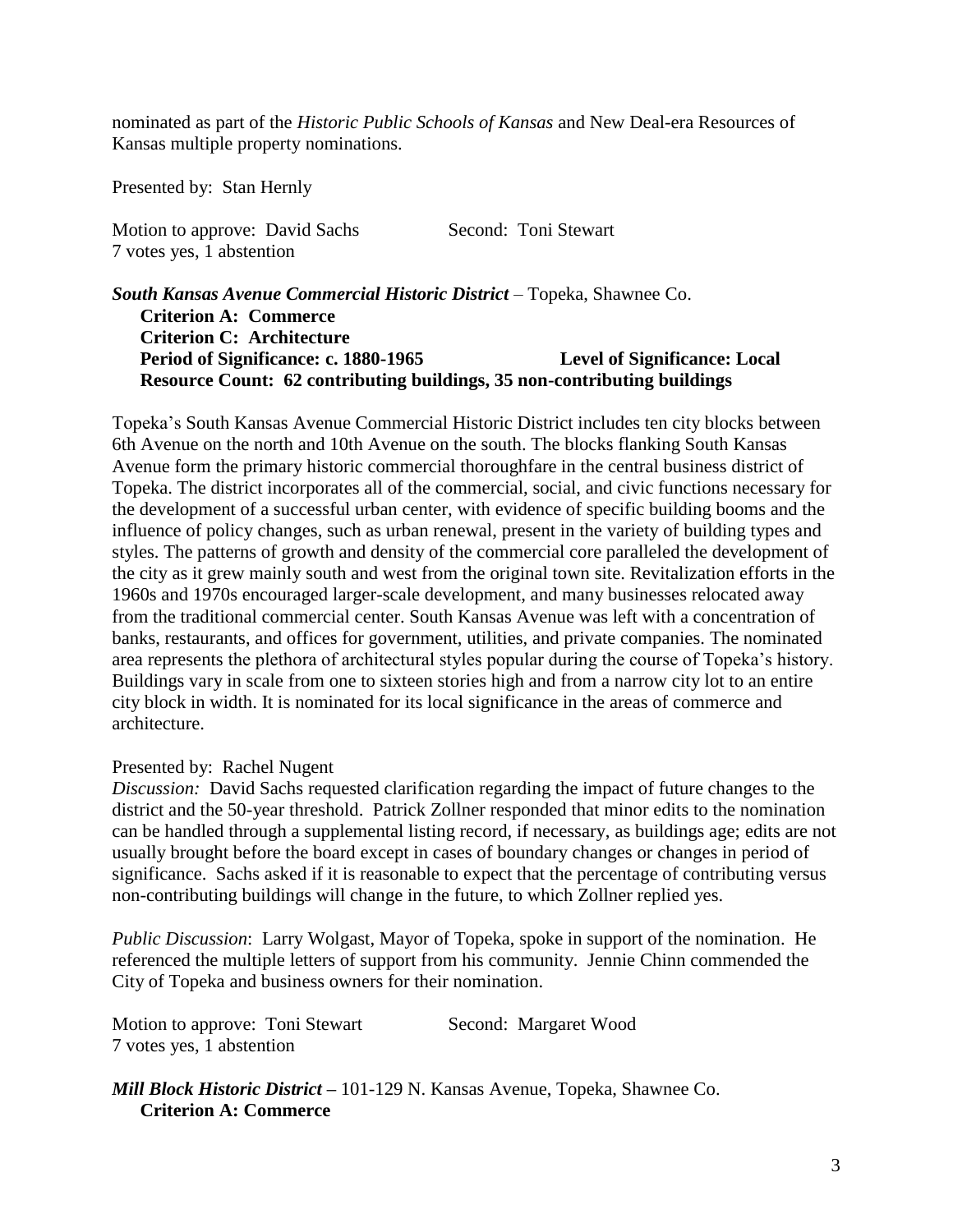### **Period of Significance: 1904-1965 Level of Significance: Local Resource Count: 6 contributing buildings**

The Mill Block Historic District is a five-building light industrial district along Topeka's main commercial street, Kansas Avenue, just north of the central business district, between 1st Avenue and NW Crane Street. The buildings reflect the light industrial and commercial warehouse development that occurred along the river at the north end of the downtown commercial core once the presence of railroads was firmly established in Topeka. Constructed between 1904 and 1930 as wholesale warehouse and distribution facilities, the buildings communicate the evolution of this industry from rail to road transportation. The resources continue to function as warehouses. The district is nominated for its local commercial significance.

Presented by: Rachel Nugent

*Discussion*: David Sachs asked what was stored in these buildings that burned so easily, to which Nugent replied a combination of non-code materials -- chemicals, highly flammable materials, paper goods, etc. – all stored together. Greg Schneider asked if the buildings are still used today, to which Nugent responded they are all in use, mostly as warehouses. Sachs asked for clarification regarding the window openings, to which Nugent replied that the masonry openings are intact; you can see where the windows will go. Toni Stewart remarked that a stone house to the west is falling down and asked if that building was part of the nomination, to which Nugent responded no; the alley is the west boundary.

Motion to approve: Greg Schneider Second: Sharron Hamilton 7 votes yes, 1 abstention

*Church of the Assumption Historic District* – 204 & 212 SW  $8<sup>th</sup>$  Avenue / 735 SW Jackson Street, Topeka, Shawnee Co.

**Criterion A: Education Criteria Consideration A: Religious Properties Period of Significance: 1924-1965 Level of Significance: Local Resource Count: 2 contributing buildings; 3 previously listed buildings**

The Church of the Assumption (1924) and Assumption Rectory (1929) were listed in the National Register of Historic Places in 2008. The buildings, along with an associated garage, were nominated for their architectural significance as examples of the Mission Revival and Renaissance Revival styles. This nomination expands the boundaries to include the two associated schools, the former Hayden High School (1939) and Assumption School (1954), and adds an argument for the property's educational significance. The Church of the Assumption established the first Catholic elementary school and high school in Topeka. For much of the period of significance, Hayden High School served all of the city's Catholic parishes. The construction of Assumption School in 1954 during the Baby Boom illustrates the rapid expansion of growth of Catholic education after World War II.

Presented by: Rachel Nugent Motion to approve: Sam Passer Second: Margaret Wood 7 votes yes, 1 abstention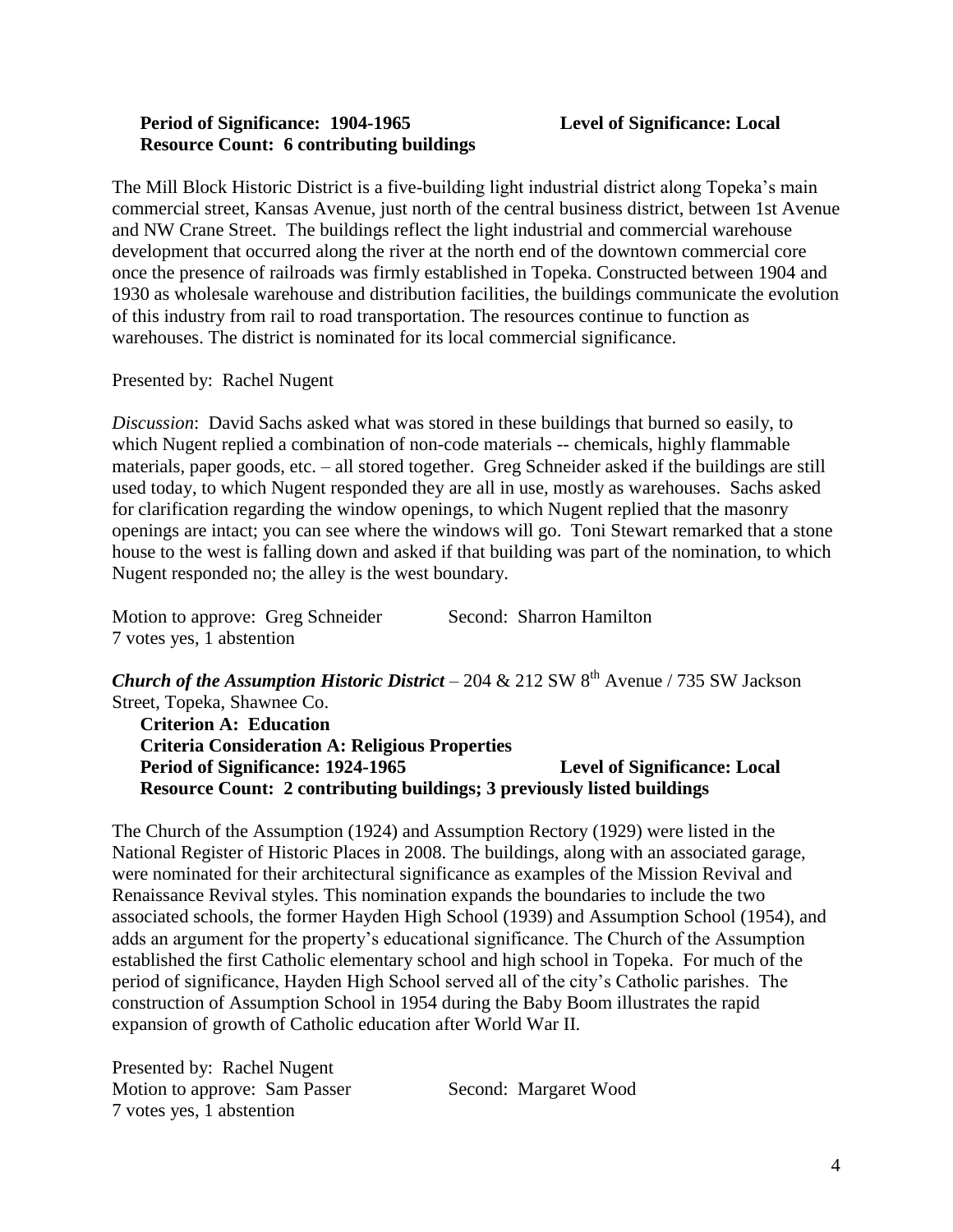*Westheight Apartments Historic District –* 1601-1637 Washington Blvd., Kansas City, Wyandotte Co.

## **Criterion C: Architecture Period of Significance: 1947; 1949; 1952 Level of Significance: Local Resource Count: 4 contributing buildings**

The Westheight Apartments Historic District on the 1600 block of Washington Boulevard in Kansas City, Wyandotte County, Kansas, includes four multi-family apartment buildings constructed between 1947 and 1952. It is a locally rare collection of simple, yet distinctly Modern Movement apartment buildings. In their design, the Westheight Apartments embraced basic tenets of the Modern Movement aesthetic, which were more commonly applied to commercial buildings or later, large apartment buildings. By contrast, nearly all contemporary Wyandotte County apartment projects featured buildings that enlarged and adapted the single‐family dwelling form and traditional historically‐derived architectural idioms to fit a multi-family purpose. The buildings have flat roofs, rectangular massing emphasized by projecting entrance and stair towers, and wide expanses of windows. The district distinctly embodies national design trends from the mid‐20th century when the Federal Housing Administration (FHA) heavily influenced the design of multi-family housing that was constructed using agency‐backed mortgages. It is nominated for its local significance in the area of architecture.

Presented by: Rachel Nugent

*Discussion*: David Sachs pointed out an incorrect date in a photo caption. Jennie Chinn asked if the buildings were still used as apartments, to which Nugent replied yes. Greg Schneider remarked that the apartments are in remarkably good shape.

Motion to approve: David Schneider Second: John Hoopes 7 votes yes, 1 abstention

The board took a ten minute break from 10:30-10:40 A.M.

*Barnes, Oscar D. & Ida, House* – 901 N. Broadway Avenue, Wichita, Sedgwick Co. **Criterion C: Architecture Period of Significance: 1911 Level of Significance: Local Resource Count: 1 contributing building Nominated as part of the** *Residential Resources of Wichita* **MPS**

The Oscar and Ida Barnes House is located in Wichita's Midtown neighborhood and was completed in 1911. It is an excellent example of the Italian Renaissance style exhibited on a foursquare, a common house form of the early  $20<sup>th</sup>$  century that allowed for considerable variation and experimentation in style. The Italian Renaissance style was most popular in Wichita between 1900 and 1920. In residential architecture, it is typically characterized by a low, hipped roof with ceramic tiles, wide eaves with brackets, a symmetrical facade, stucco or masonry walls, and Classical columns and details. The Barnes House also exhibits the Craftsman style in its built-in cabinetry, geometric window designs, and interior floorplan. The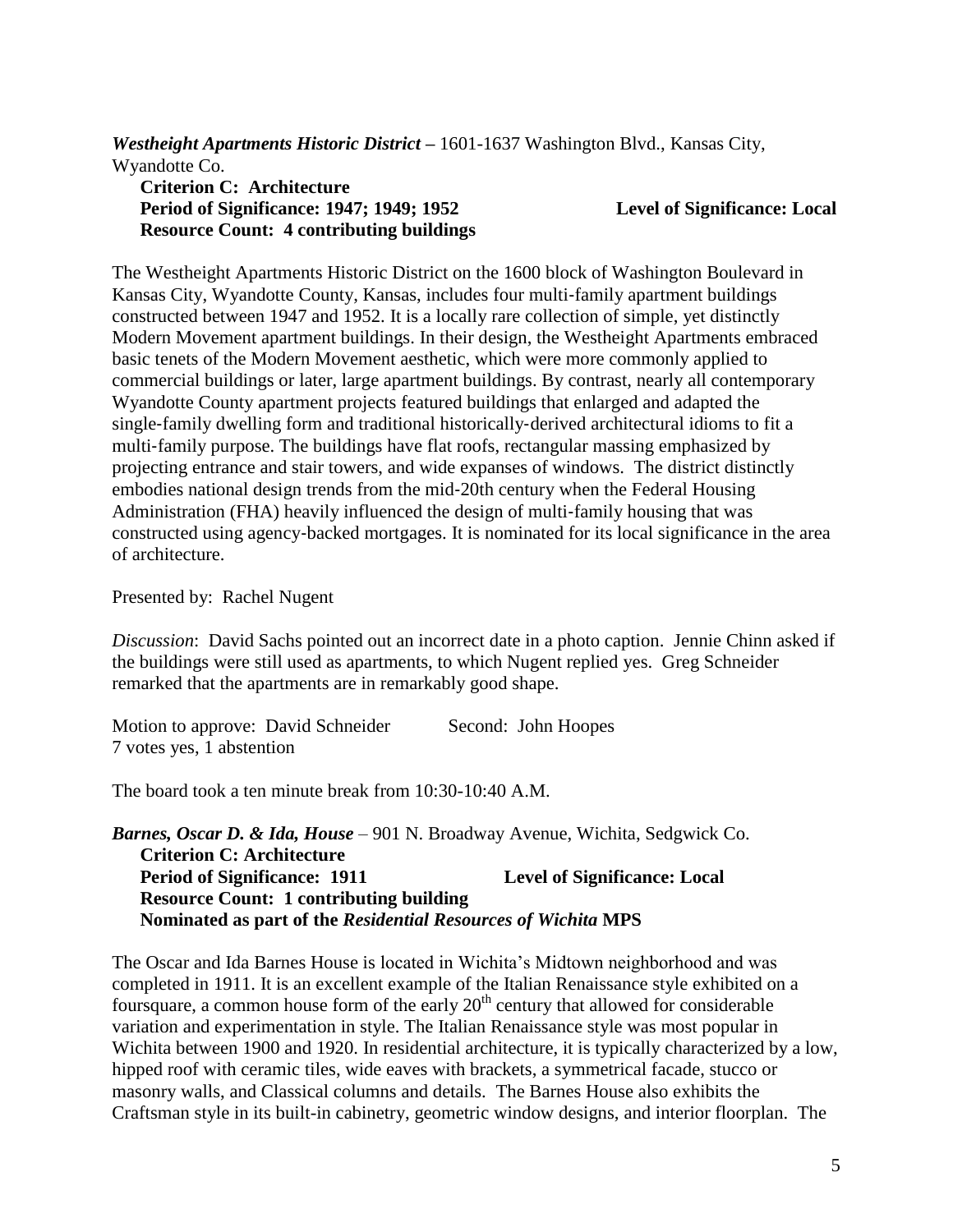architect is unknown, although it may have been Charles Terry, who worked with Oscar Barnes on the design of several commercial buildings. It is nominated to the National Register as part of the *Residential Resources of Wichita* multiple property nomination for its local significance in the area of architecture.

Presented by: Sarah Martin

*Public Discussion*: Property owner Richard Macias spoke in support of the nomination. Sarah Martin remarked that the architect for this building was never discovered.

| Motion to approve: John Hoopes | Second: Toni Stewart |
|--------------------------------|----------------------|
| 7 votes yes, 1 abstention      |                      |

## *Long House* – 3633 Horned Owl Road, Hiawatha, Brown Co. **Criterion C: Architecture Period of Significance: c. 1908-1916 Level of Significance: Local Resource Count: 3 contributing buildings, 1 contributing site, 1 non-contributing building**

The Long House is located on a farmstead in northern Brown County and was completed circa 1910. It was the home of widow Hettie Long, her unmarried son Fred, and her son Howard and his family. The residence is an excellent example the Craftsman and Prairie styles exhibited on a foursquare, a common house form of the early  $20<sup>th</sup>$  century found in rural and urban areas throughout the country. Prairie and Craftsman stylistic elements include the square porch columns, windows with vertical muntins, low-pitch roof, and wide overhanging eaves. The firstfloor interior, in particular, reflects a transition between the earlier Victorian era and the emerging Craftsman movement. The house, possibly built from a catalog plan, appears to be identical to a house in nearby Falls City, Nebraska. An architect or builder for either residence has not been identified. It is nominated for its local significance in the area of architecture.

Presented by: Sarah Martin

*Discussion*: David Sachs noted the lack of specific information about this building. Sachs questioned whether the Long House has significance warranting National Register nomination. Sarah Martin described the challenges in finding information on the home, but responded that the building's architecture is important when assessed within its local context. Patrick Zollner remarked that this is a good example of rural foursquare.

Motion to approve: Gregory Schneider Second: Toni Stewart 3 votes yes, 4 votes no, 1 abstention

Motion to approve for nomination to the state register only: Gregory Schneider Second: Sharron Hamilton 7 votes yes, 1 abstention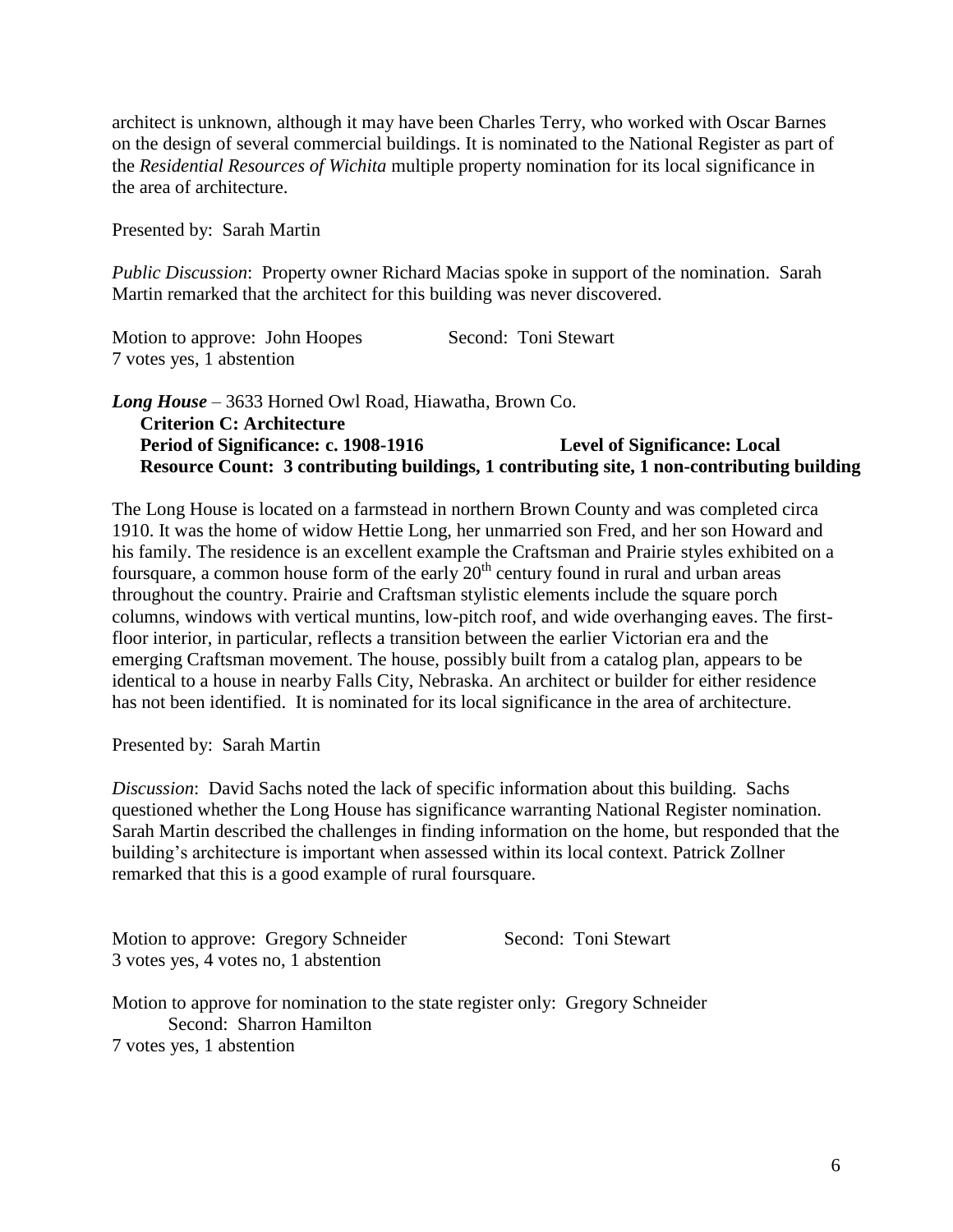*Smoky Hill Trail & Butterfield Overland Despatch Segment* – 522 Golf Course Road, Chapman, Dickinson Co. **Criterion A: Transportation; Exploration/Settlement; Commerce; Miltiary Criterion D: Archeology (historic) Period of Significance: 1853-1870 Level of Significance: Statewide Resource Count: 1 contributing site Nominated as part of the** *Historic Resources of the Santa Fe Trail* **MPS**

This nominated segment of the Smoky Hill Trail and Butterfield Overland Despatch is located adjacent to Indian Hill Cemetery on the west side of Chapman in Dickinson County. This portion of the road began as a military route connecting Fort Riley in present-day Riley County with the Santa Fe Trail south of Ellsworth. By the late 1850s, the Smoky Hill Trail developed through Kansas between Leavenworth and Pike's Peak, Colorado and functioned briefly as the Butterfield Overland Despatch in the 1860s. The six-acre property is nominated as part of the *Historic Resources of the Santa Fe Trail* multiple property nomination, as a tertiary route, meaning it was not created solely for Santa Fe trade but was occasionally used as a supporting road. The period of significance encompasses the duration of use for long-distance travel, beginning in 1853 with its use as a military road and ending with the last stage coach service over this segment in 1870.

Presented by: Sarah Martin

*Public Discussion*: Phil Weishaar, Mayor of Chapman, spoke in support of the nomination. Bob Roskens spoke in favor of the nomination and stated that the wall of cedar trees blocking the trail was removed with volunteer labor. Millie Fink spoke in support of the nomination and thanked Sarah Martin for her guidance during the process.

Motion to approve: Margaret Wood Second: John Hoopes 7 votes yes, 1 abstention

### **NATIONAL REGISTER OF HISTORIC PLACES - REMOVALS**

 $McClinton Market - 1205 E. 12<sup>th</sup> Street, Wichita, Sedgwick Co.$ **Criterion A: Ethnic Heritage (Black); Commerce Criterion B: Significance associated with Curtis McClinton, Sr. Period of Significance: 1920-1961 Level of Significance: Local Resource Count: 1 contributing building Nominated as part of the** *African American Resources in Wichita MPS*

The McClinton Grocery was listed in the National Register of Historic Places on June 28, 2011 for its local significance in the area of commerce and its associations with community leader and state representative Curtis McClinton, Sr. It was nominated as part of the African American Resources of Wichita multiple property nomination. The building was demolished in early January 2015. The Kansas State Historic Preservation Office requests the property be removed from the National Register.

Presented by: Sarah Martin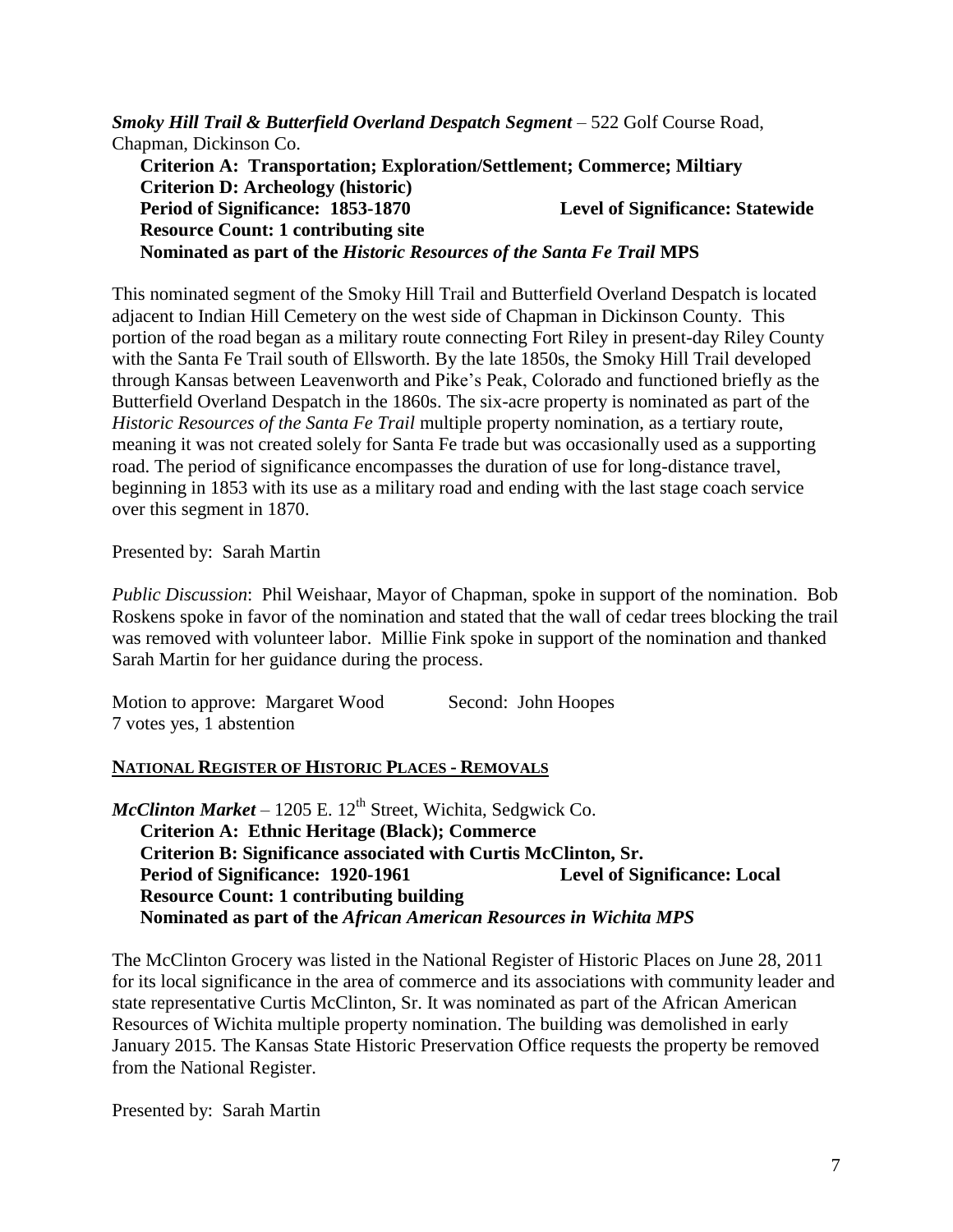*Discussion*: Sharron Hamilton asked why the property was being removed from the National Register, to which Martin replied because the structure has been destroyed. Patrick Zollner stated that there is a review process through which the property owner and local government must go that is required by State Preservation law. He said we will probably see more requests for removal in the future. David Sachs asked for clarification on the review board's role in the removal process, to which Zollner replied that the board's review is part of the procedure required by federal regulations.

Motion to approve: John Hoopes Second: Toni Stewart 7 votes yes, 1 abstention

## *Hitschmann Double Arch Bridge* – Barton Co. **Criterion A: Social History; Government Criterion C: Architecture Period of Significance: 1941 Level of Significance: Local Resource Count: 1 contributing structure Nominated as part of the** *New Deal-era Resources of Kansas* **& the** *Masonry Arch Bridges of Kansas* **multiple property nominations**

The Hitschmann Double Arch Bridge was listed in the National Register of Historic Places on April 16, 2008 for its local significance in the areas of social history, government, and architecture. It was nominated as part of the New Deal-era Resources of Kansas multiple property nomination. The bridge was demolished in October 2014. The Kansas State Historic Preservation Office requests the property be removed from the National / state registers.

Presented by: Sarah Martin

*Discussion*: Martin remarked that the county had to demolish both bridges late last year. John Hoopes asked if any attempts were made to preserve or salvage stones from the bridges, to which Martin replied that the date stone had been salvaged.

Motion to approve: Margaret Wood Second: Toni Stewart 7 votes yes, 1 abstention

*Hitschmann Cattle Underpass Bridge* – Barton Co. **Criterion A: Social History; Government Period of Significance: 1941 Level of Significance: Local Resource Count: 1 contributing structure Nominated as part of the** *New Deal-era Resources of Kansas* **& the** *Masonry Arch Bridges of Kansas* **multiple property nominations**

The Hitschmann Cattle Underpass Bridge was listed in the National Register of Historic Places on April 16, 2008 for its local significance in the areas of social history and government. It was nominated as part of the New Deal-era Resources of Kansas multiple property nomination. The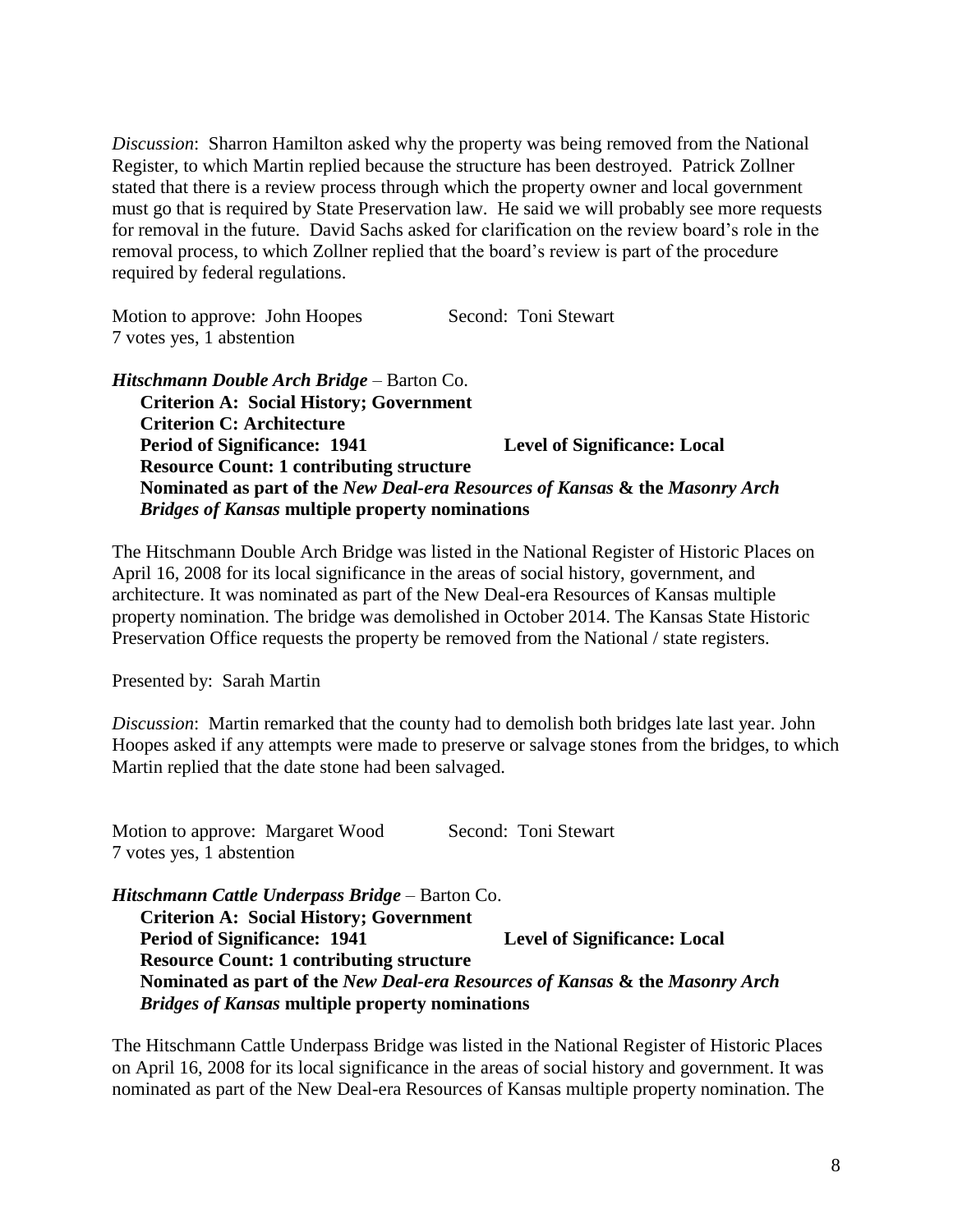bridge was demolished in October 2014. The Kansas State Historic Preservation Office requests the property be removed from the National / state registers.

Presented by: Sarah Martin

Motion to approve: Margaret Wood Second: Toni Stewart 7 votes yes, 1 abstention

### **Other Business**

The meeting dates for 2016 were selected. They are: February 6 April 30 August 13 November 5

The next meeting of the Historic Sites Board of Review will be August 8, 2015 at 9:00 A.M. at the Kansas Museum of History in the Museum Classrooms. The meeting adjourned at 11:30 A.M.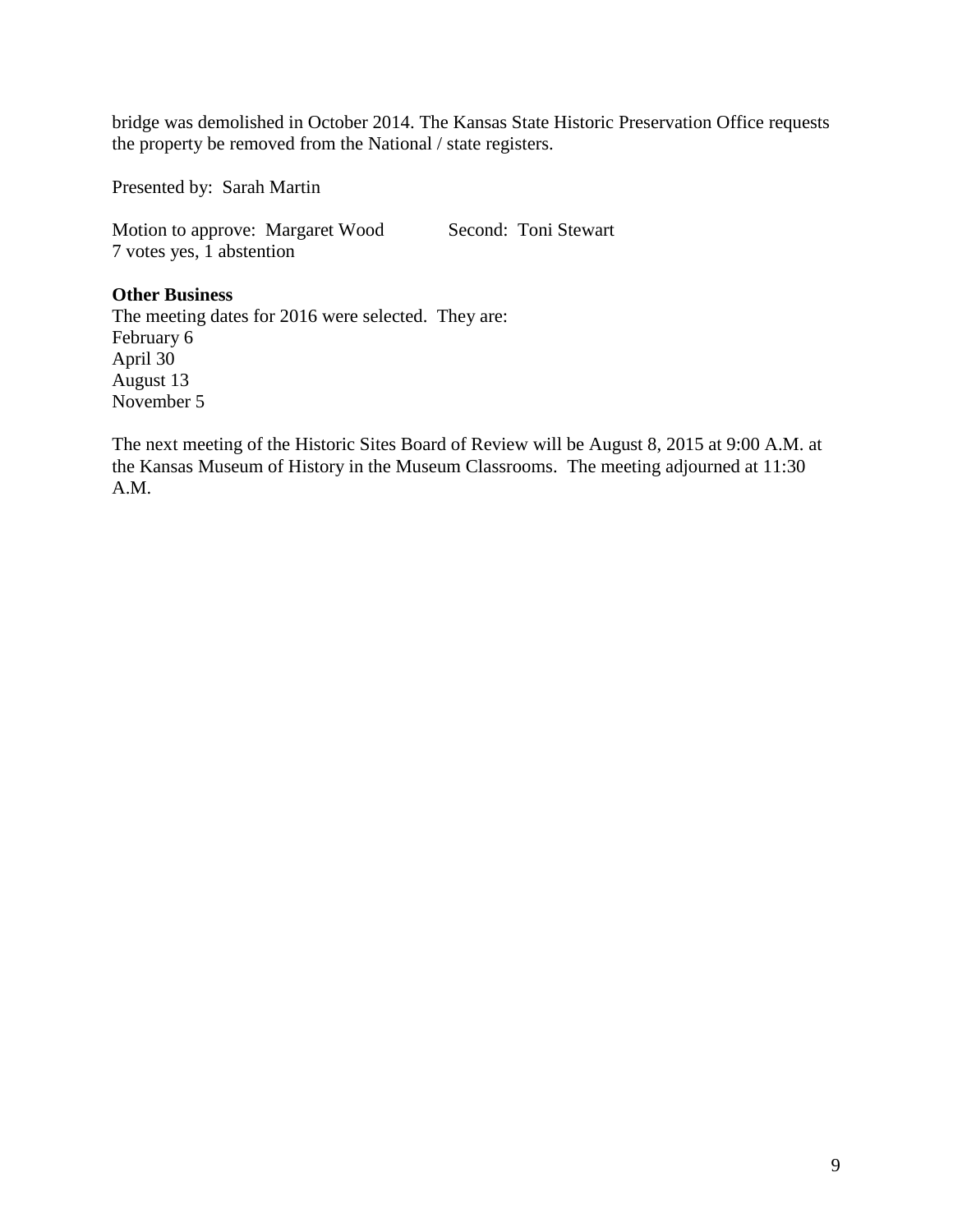## ATTACHMENT 1

# Historic Preservation Fund Report of the Grants Review Committee to the Kansas Historic Sites Board of Review May 9, 2015

On Friday May 8, 2015, a public hearing was held at the Kansas Historical Society, pursuant to published notice, allowing all interested parties an opportunity to address the applications received for the Federal Fiscal Year 2015 Historic Preservation Fund grant program. Six members of the public were in attendance and all six spoke in favor of separate grant applications.

I, Margaret Wood, met with SHPO staff immediately following the hearing to go over the ratings and comments of the Historic Preservation Fund Grants Review Committee, which was composed of John Hoops, Jennie Chinn, and myself.

The committee reviewed 11 grant requests totaling \$151,646.00. To the Historic Sites Board of Review, the committee recommends funding the following projects as they were proposed pending allocation of funding by the National Park Service for federal fiscal year 2015:

- Douglas County KS Historic Intensive Surveys of Grant and Palmyra Townships -- \$8,400
- City of Topeka College Hill Neighborhood Intensive Level Historical Survey, Areas #3 and #4 -- \$20,000
- City of Topeka Design Guidelines for Two Downtown Topeka Historic Districts -- \$20,000
- Kansas State University Phase III National Register of Historic Places Evaluation of the Same Kimble Site (14RY201): A Wildcat Creek Valley Archaeological Site, Riley County, KS -- \$15,664

The following projects are recommended for funding with stated conditions:

- Downtown Shareholders of Kansas City, Kansas Inc. Downtown Kansas City, Kansas Historic Resources Survey and Rehabilitation Survey -- \$14,150
	- o Funding recommended upon the condition that the project proposal be resubmitted by the Certified Local Government with a reduced scope of work.
- City of Lawrence Oak Hill Cemetery Survey, National Register Nomination, and Teaching with Historic Places Program -- \$21,960